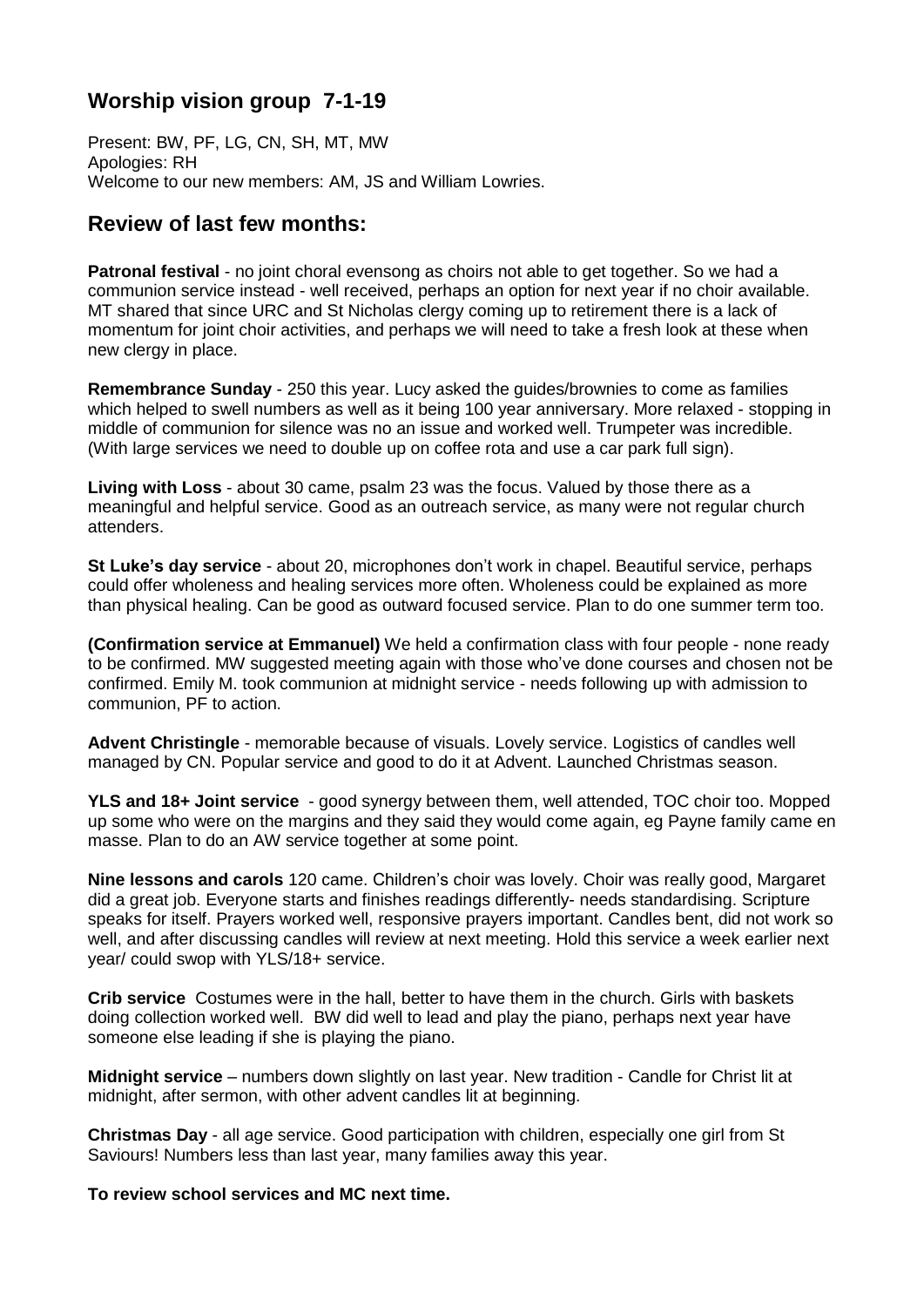# **Season of invitation:**

People found it a challenge, remembrance was easier to invite people to because it was 100 years. Having invitations available for when people come, thinking ahead to the next thing. CN - Christmas invitation need to have a little more information about services and church, with a map. Could do this for Easter services.

# **Mission focus in October:**

Sharon from Grassroots came but there was a baptism service too. Service was too full and her content got lost. So if external speaker in future, not during AW or baptism. Will need planning into the Worship Rota,

# **Looking forwards:**

## **Pcc vision and values -**

Joyfully Living Jesus - joyfully living out faith and Jesus is joyfully living. This is our main focus.

Our values which underpin our vision: Welcoming everyone, deepening community, growing disciples - affects every aspect of church.

## **Worship rota -**

Songs of praise - might be last one or to be held yearly. It's become that you have to have a story but actually that's not the case.

Grave talk - with Paul Bye funeral director coming.

Cathedral praise on 31st March - done by Christchurch, at the cathedral.

14th April – Taize suggested instead of Choral meditation.

Easter Day - MT retires as LLM.

# **Updates -**

**Preaching Group** - review sermons, and look ahead. BW, PF, MW, JS, AM, DB, WL and MT to be copied in.

**Baptism families** – BW suggested changing policy for people to come regularly twice monthly for three months before booking a baptism, or we offer a thanksgiving. PF - significant vows but it is also an act of the grace of God. Does it have to be the clergy doing the baptism preparation? We could do baptism in normal service or AW – suggest to families to come to both and you can then decide which is for you, with a meeting either side.

#### **Worship space**

Sound system - three funding bids out, waiting for responses Church furniture - still ongoing - waiting on vision and values

#### **Courses**

**Confirmation** - dates booked for September